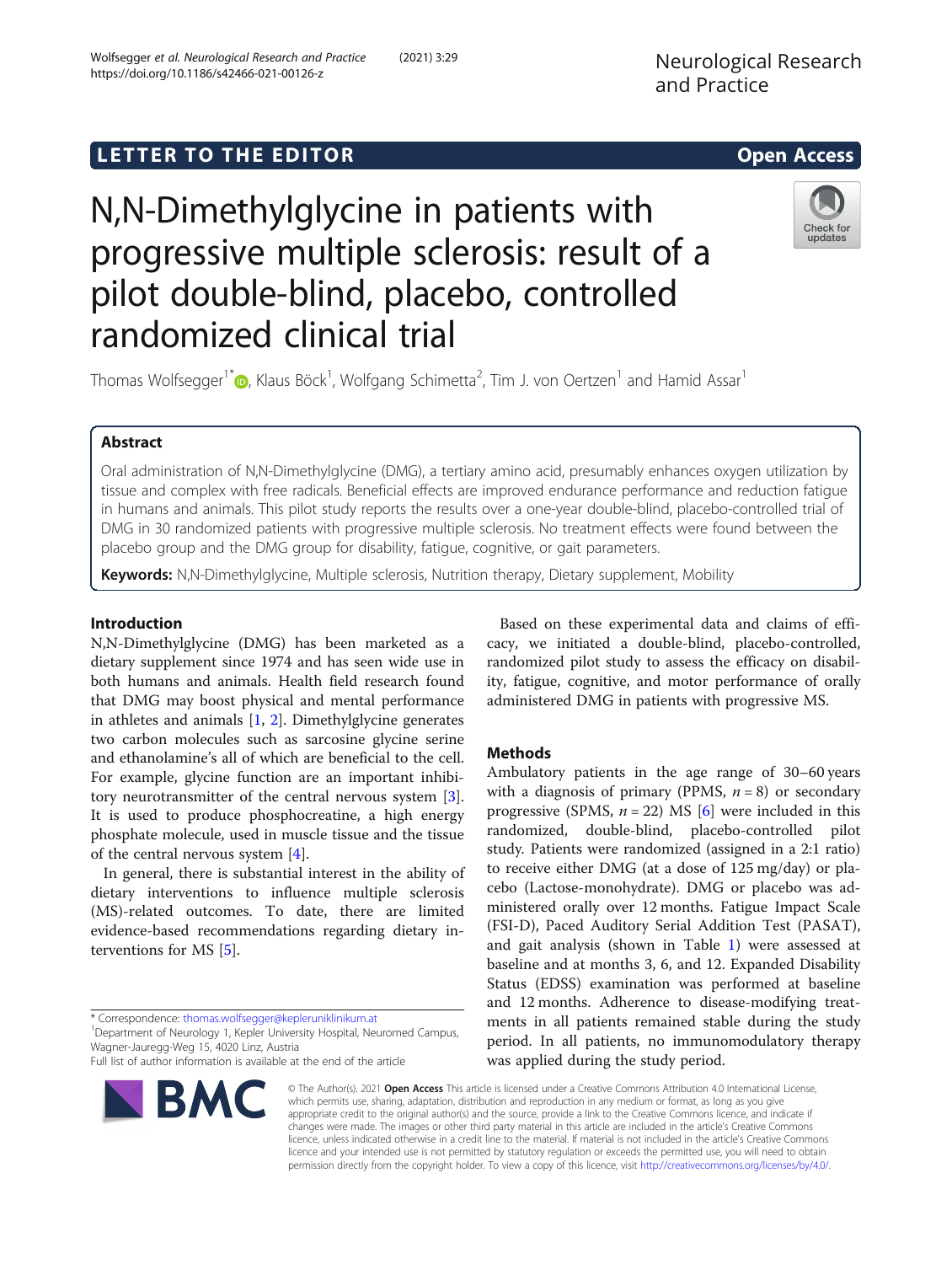|                                                   | <b>DMG</b>             |                        | Placebo                |                        |
|---------------------------------------------------|------------------------|------------------------|------------------------|------------------------|
|                                                   | Baseline $(n = 20)$    | 12 months ( $n = 17$ ) | Baseline $(n = 10)$    | 12 months $(n=9)$      |
| Age (years)                                       | $54.9 \pm 5.7$         |                        | $52.1 \pm 5.9$         |                        |
| Sex (M/F)                                         | 6/14                   |                        | 1/9                    |                        |
| SPMS (M/F)                                        | 4/10                   |                        | 0/8                    |                        |
| PPMS (M/F)                                        | 2/4                    |                        | 1/1                    |                        |
| Weight (kg)                                       | $75.8 \pm 16.3$        |                        | $75.6 \pm 21.3$        |                        |
| Height (cm)                                       | $167.6 \pm 10.1$       |                        | $166.4 \pm 7.1$        |                        |
| Disease duration (years)                          | $13.8 \pm 9.3$         |                        | $18.8 \pm 10.0$        |                        |
| Study variables                                   |                        |                        |                        |                        |
| EDSS (score)                                      | $4.6 \pm 2.0$ (5.3)    | $4.5 \pm 2.0$ (4.5)    | $5.2 \pm 1.5$ (6.0)    | $5.3 \pm 1.7$ (6.0)    |
| FIS-D (score)                                     | $85.8 \pm 26.8$ (86.5) | $76.0 \pm 35.0$ (86.0) | $73.3 \pm 25.7$ (73.5) | $81.6 \pm 21.5$ (89.0) |
| PASAT (score)                                     | $40.6 \pm 8.8$ (39.0)  | $41.4 \pm 12.0$ (36.0) | $35.6 \pm 7.0$ (34.0)  | $44.2 \pm 9.7$ (42.0)  |
| Gait velocity (km/h)                              | $2.5 \pm 1.1$          | $2.5 \pm 1.2$          | $2.6 \pm 0.7$          | $2.6 \pm 0.8$          |
| Stride length (m)                                 | $0.50 \pm 0.1$         | $0.52 \pm 0.2$         | $0.49 \pm 0.1$         | $0.55 \pm 0.2$         |
| Stride variability (%)                            | $4.2 \pm 2.7$          | $4.4 \pm 4.5$          | $12.9 \pm 22.9$        | $11.7 \pm 17.1$        |
| 6 min Walking Test (m)                            | $259.9 \pm 141.8$      | $267.2 \pm 135.6$      | $268.6 \pm 80.5$       | $277.3 \pm 84.5$       |
| Knee angle stance (left/2 + right/2)( $\degree$ ) | $16.3 \pm 4.9$         | $16.4 \pm 4.4$         | $17.8 \pm 7.5$         | $17.5 \pm 6.1$         |
| Knee angle swing (left/2 + right/2)( $\degree$ )  | $48.8 \pm 10.5$        | $49.1 \pm 9.2$         | $47.8 \pm 7.7$         | $49.7 \pm 6.7$         |

#### <span id="page-1-0"></span>Table 1 Characteristics of patients

SPMS secondary progressive MS, PPMS primary progressive MS, EDSS Expanded Disability Status Scale, FIS-D Fatigue Impact Scale, PASAT Paced Auditory Serial Addition Test, mean  $\pm$  sd () = median

Gait parameters (knee motion) were performed with 3D-body markers by the motion capture system SIMI®, Germany. Gait velocity, stride length, and variability were quantified by a mobile insole foot pressure measurement (Medilogic®, Germany).

The primary endpoint was the effect on clinical, cognitive, and gait parameters after 12 months of DMG application (delta 12 months - baseline).

All data sets of continuous variables were checked for normal distribution (Kolmogorov-Smirnov test with Lilliefors significance correction, type I error = 10%). Group comparisons of normally distributed data sets were performed by the t-test for independent samples (test for variance homogeneity: Levene test, type I error = 5%). Data sets of continuous variables without normal distribution were compared by the Mann-Whitney U test. Dichotomous variables were compared by the Fisher's exact test. The relationship between baseline demographics, concomitant medication, and concomitant disease was analyzed by multiple regression analysis.

### Result

Thirty patients were included for the intention to treat analysis. In the DMG group, 17/20 patients, and in the placebo group 9/10 patients completed the trial. Drop out reasons were lack of efficacy ( $n = 2$  DMG) and major protocol violence ( $n = 1$  DMG;  $n = 1$  placebo group).

In the baseline evaluation, no significant difference could be found between the DMG versus the placebo group.

After 12 months of intervention, no significant group differences were found in clinical assessments for disability status (EDSS score 0.8 points;  $p = 0.558$ ), the impact of fatigue (FIS-D score 5.6 points;  $p = 0.334$ ), and cognitive performance (PASAT score 2.8 points;  $p = 0$ . 077). Moreover, no significant differences could be evaluated in all gait parameters (6 min walking test 10.1 m;  $p = 0.218$ , gait velocity 0.1 km/h;  $p = 0.586$ , stride length 3 cm;  $p = 0.209$  and stride variability 7.3%;  $p = 0.656$ ) as well as knee range of motion stance  $(1.1^{\circ}; p = 0.323)$  and swing  $(0.6^{\circ}; p = 0.072)$  (Table 1).

No significant relationships were found between the study variables, concomitant medications and concomitant disease. Treatment with DMG had a similar safety profile to placebo assessed by self-reported side effects (diary protocol).

# **Discussion**

This is the first randomized, double-blind, placebocontrolled clinical trial on the efficacy of orally administered DMG in MS. Our results demonstrate that oral DMG (125 mg/day) has no therapeutic effect upon fatigue, cognitive, and gait performance as well as disability status in MS patients. No differences between the study groups were found concerning all evaluated parameters over the study period.